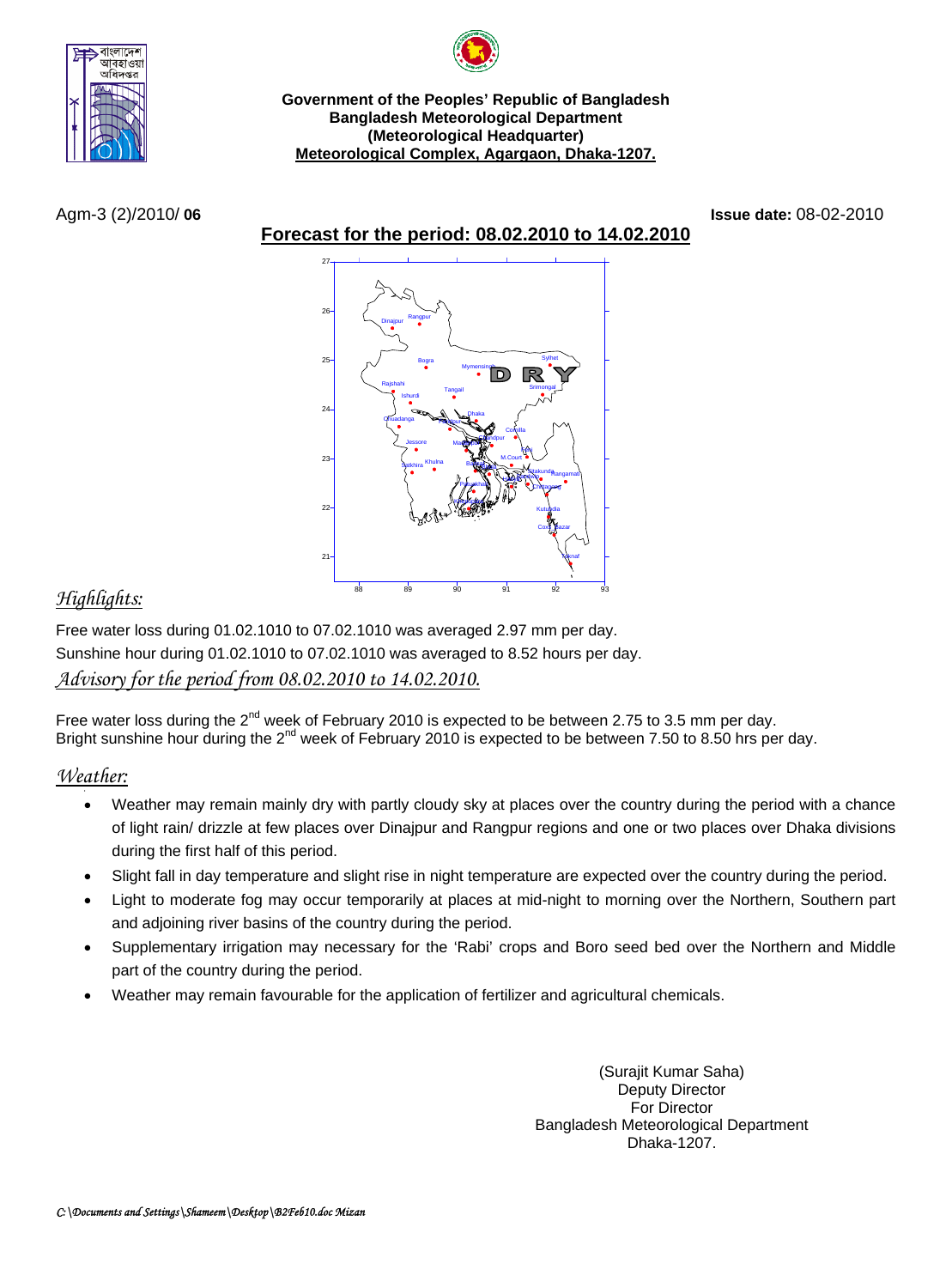

## cho eko mut-

evemethi ~ bK Nb 01-02-1010Bst\_tK 07-02-1010 Bs chg-2.97 untunt w2j **nhill iv Kuj i %bK Nb 01-02-1010 Bst\_#K 07-02-1010 Bs chg-8.52 NUvQj |** 

## ceffunt-08-02-2010 Bst\_#K 14-02-2010 Bsch9+

2010 Bs mtj i tde'tuixqutmi ulizaq mßutni ev®úafetbi ^ ubK Nb gub 2.75 ugtugt †\_tK 3.5 ugtugt \_vKtZ cuti | 2010 Bsmtj i †de\*nixqvtni v8Zxq nßvtni nhikiYKvtj i ^ bK Nb qvb 7.50 NJv† 1K 8.5 NJv \_vKtZ cyti |

## Avend gut-

- mßutni cÖguta©ù buRcy I iscy AÂtji uKQzuKQz RuqMq Ges XuKv wefutMi `yGK RuqMq mév', p , p eyji **nriebym † iki Ab'î AKık AvakK taNj ym Avend gycëvbZt f®\_KtZ cyti |**
- G mßutn w`thi Zucgultungub" nun litutzi Zucgultungub" eye tctz cuti |
- G mߢn ga" ivZ n‡Z nKyj ch\$-‡ ‡ki DËivÂj, `v[]bvÂj Ges ZrmsjMb`x AeeunKvi ‡Ky\_vI †Ky\_vI myjKv†\_‡K gwixai#i mguk KukvcotZ cui|
- G nßun † tki DËi I ga vÂtj ÔveÔkm Gestevi exeZj va n¤uik tmtPi cünRb n‡Z cuti  $\bullet$
- G mßuni Avend gymi I Kul ivngub K e cüntilli Dethulk\_vKtZ cuti  $\bullet$

(ný RZ Kgui mný Dc-cuiPyj K cwPu IKi ct¶ evsj u<sup>\*</sup> k Avenul gv Aua<sup>\*</sup> Bi, XvKv 1207 |